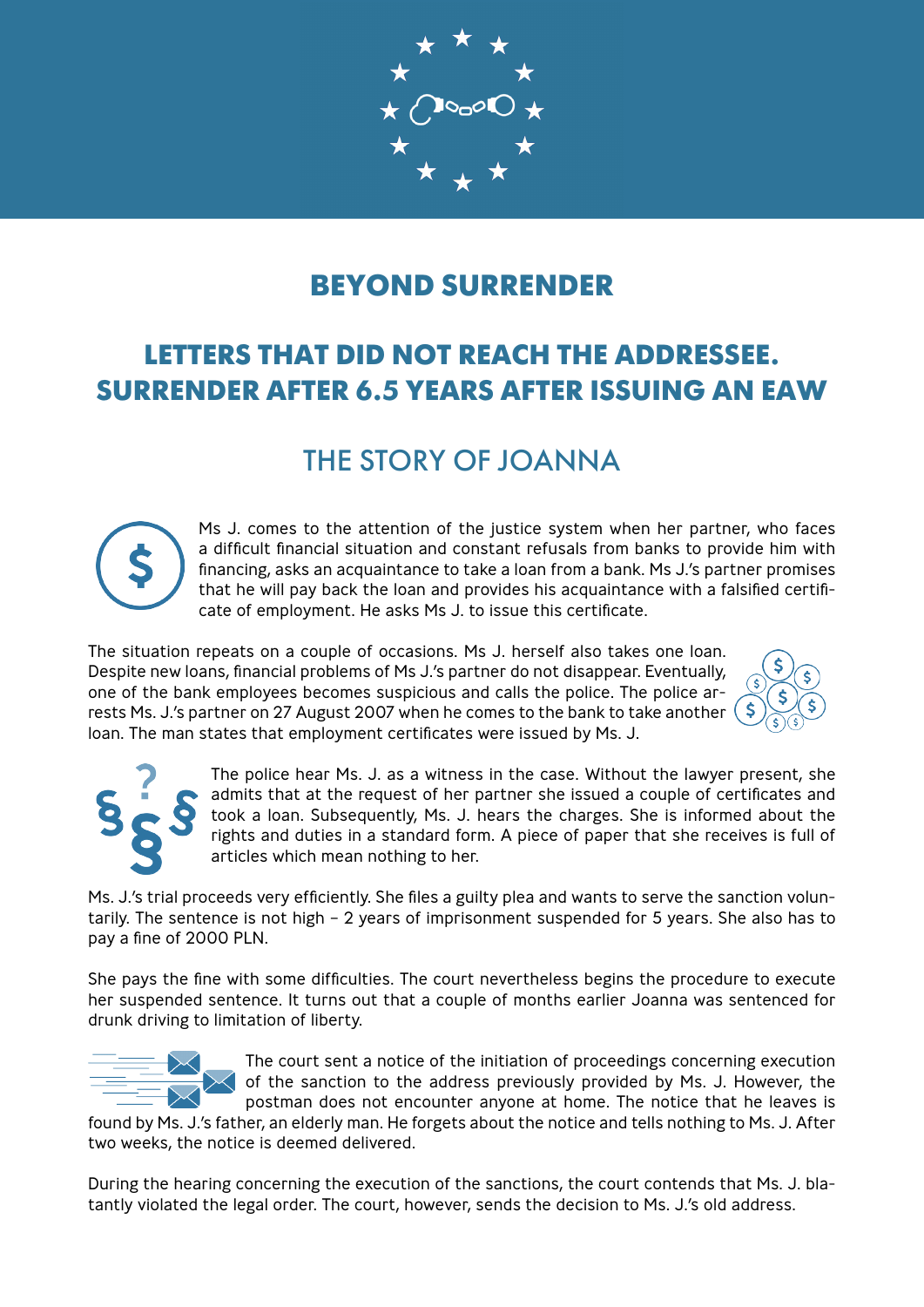Ms. J. files a motions to restore the deadline for filing an appeal against the decision. She explains to the court that she had to leave Poland and was not aware that she had to inform the court about long-term departures

abroad. Her father forgot to tell her about the notice he received. When she learned about the decision, it was already too late. However, Ms. J. fails to attach her appeal to the motion for restoration of the deadline, so the motion is never considered.

Ms. J., thus, has to serve 2 years in prison. She appeals to the court. She explains that she will serve the sentence, but she would like to have some time to prepare financially. In Poland, she did not have a job and any means to get by. Now, in England, she is doing well. She explains that in two years she will return to Poland and asks the court to postpone the execution of the sentence until this date.

The court considers her arguments as convincing. It postpones execution of punishment for 6 months. It sends information about its decision to the address indicated by Ms. J. When the time passes, Ms. J. sends another motion to postpone execution of punishment. She explains that she lives in England, has a permanent job, an apartment, and pays the loan she took for her partner.

> However, she fails to pay for the motion. The 80 PLN that she is supposed to pay for this motion and which is missing in the court's bank account forces the court to ask Ms. J. to mitigate this formal deficiency. The courts sends a notice to Ms. J.'s father. After two weeks, Ms. J. asks the court to send her

all correspondence to the address in England. She argues that this will facilitate communication. The court does not react to this letter. It does not inform Ms. J. that Polish law requires that she establish a proxy in the country for the purpose of delivery of court correspondence.

> So, the wheels of the justice system, temporarily suspended, begin turning again. Appropriate orders are issued for Ms. J. to appear in prison, to be admitted and, eventually, to be brought by the police to the penitentiary unit. Correspondence is sent to all addresses provided by Ms. J. instead of the address where she actually lives.

The police in the whole country begin to look for Ms. J., despite the fact that the court knows that she lives abroad.

Eventually, after six and a half years since the judgement in her case became final, the Regional Court issues a European arrest warrant. At that time, Ms. J. has a job, an apartment and a family, a husband and a 2-year-old child. After a year, the British police find Ms. J. She is arrested and placed in detention pending a decision on surrender.

For a year, the correspondence is circulating between Poland and the UK. The latter wants to know whether Ms. J. had sufficient information about the proceedings. The Polish side asserts that everything was perfectly fine.

Ms. J. is surrendered in August 2016, more than a year after arrest. She stays in a Polish prison for 164 days and then is conditionally released. In its decision, the court notes that the attitude of the convicted woman and her behaviour while serving the sentence suggest that the rehabilitation during the period in prison has reached its positive goals.







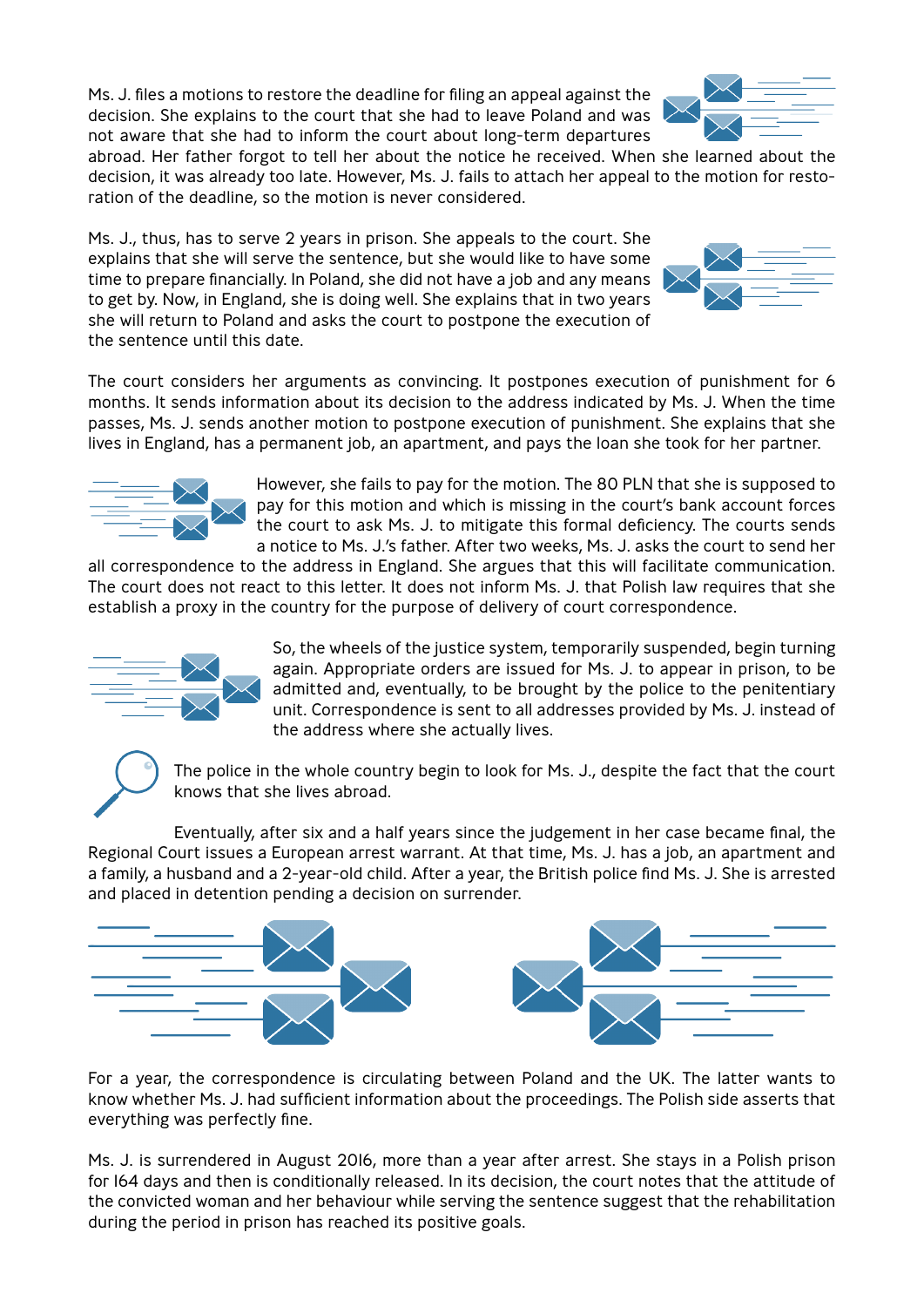

**The idea of a European arrest warrant was effectively combating serious crime. However, the practice shows that huge forces and resources are used under this mechanism to search for people who - like Ms. Joanna - did not complete the formalities or committed minor offenses. You can read more about the effectiveness of the European arrest warrant in the report** *The practice of the European arrest warrant in Poland as an issuing country***.**

This publication has been prepared with the financial support of the European Commission. Only the Helsinki Foundation for Human Rights is responsible for the content of this publication and in no way can it be treated as reflecting the views of the European Commission.

The publication was created in the framework of the "Beyond Surrender" project, coordinated by Fair Trails Europe.





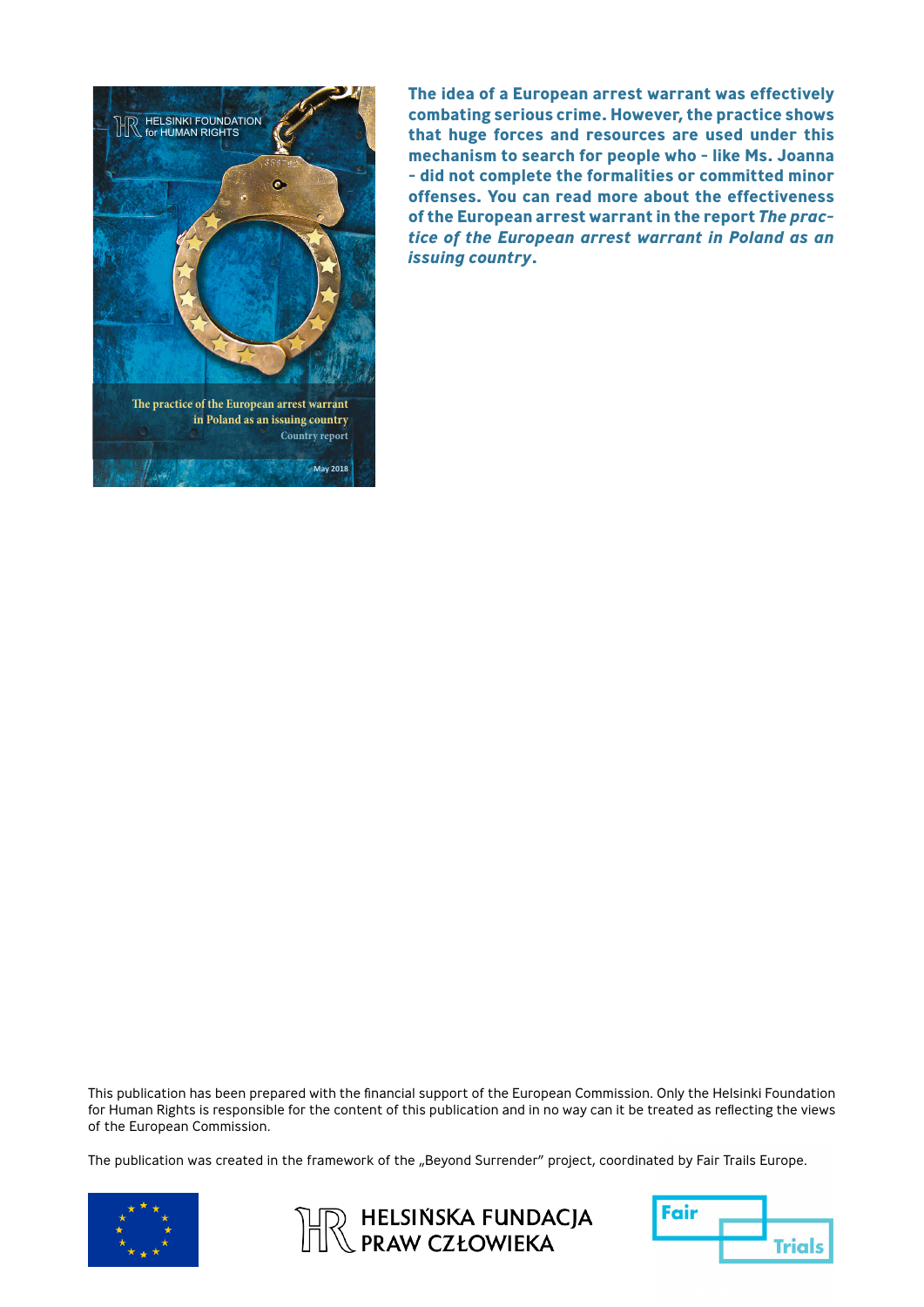

# **BEYOND SURRENDER**

#### **5 YEARS FROM THE RULING UNTIL THE SENTENCE IS SERVED**

# THE STORY OF WOJCIECH

Wojciech is a drug addict. He has had problems with abusing heroin for years. A couple of times, these problems have resulted in his appearance before the Polish justice system. These were minor theft cases, burglaries. The same was this time.

While working for a courier company, Wojciech stole several laptops and mobile phones. The damage amounted to several thousand zlotys. After his arrest, Wojciech began treatment. He came to the trial with a guardian from an association which helps addicts.

However, the court which heard his case was merciless. It convicted Wojciech to 4 years of imprisonment. It explained that his addiction cannot justify his behaviour; that he is an adult able to make decisions and direct his life. The fact that he started treatment cannot influence the assessment of his acts. According to the court, placing Wojciech in a penitentiary unit will not nullify the results of treatment obtained to date. In its opinion, if the court had to take subsequent treatment as a mitigating circumstance, the majority of accused persons would take it up, hoping to avoid of decrease their liability.

Wojciech's judgment became final a year later. The court of the second instance shared the arguments of defence and lowered the sanction to two years of imprisonment.

After the treatment was over, Wojciech went to work in the UK. At the same time, in Poland, a search was initiated due to the fact that he had not appeared to serve his sentence. After four more years, a EAW was issued. Then, after another year, Wojciech was arrested by the British police. After 5 months spent in England, he returned to Poland. He did not resign from the specialty rule, even though the prosecutor really wanted to get such a declaration. After Mr Y. serves his sentence, he will be able to leave Poland. In order to execute other sentences in his cases, another EAW will be necessary.

This publication has been prepared with the financial support of the European Commission. Only the Helsinki Foundation for Human Rights is responsible for the content of this publication and in no way can it be treated as reflecting the views of the European Commission.

The publication was created in the framework of the "Beyond Surrender" project, coordinated by Fair Trails Europe.